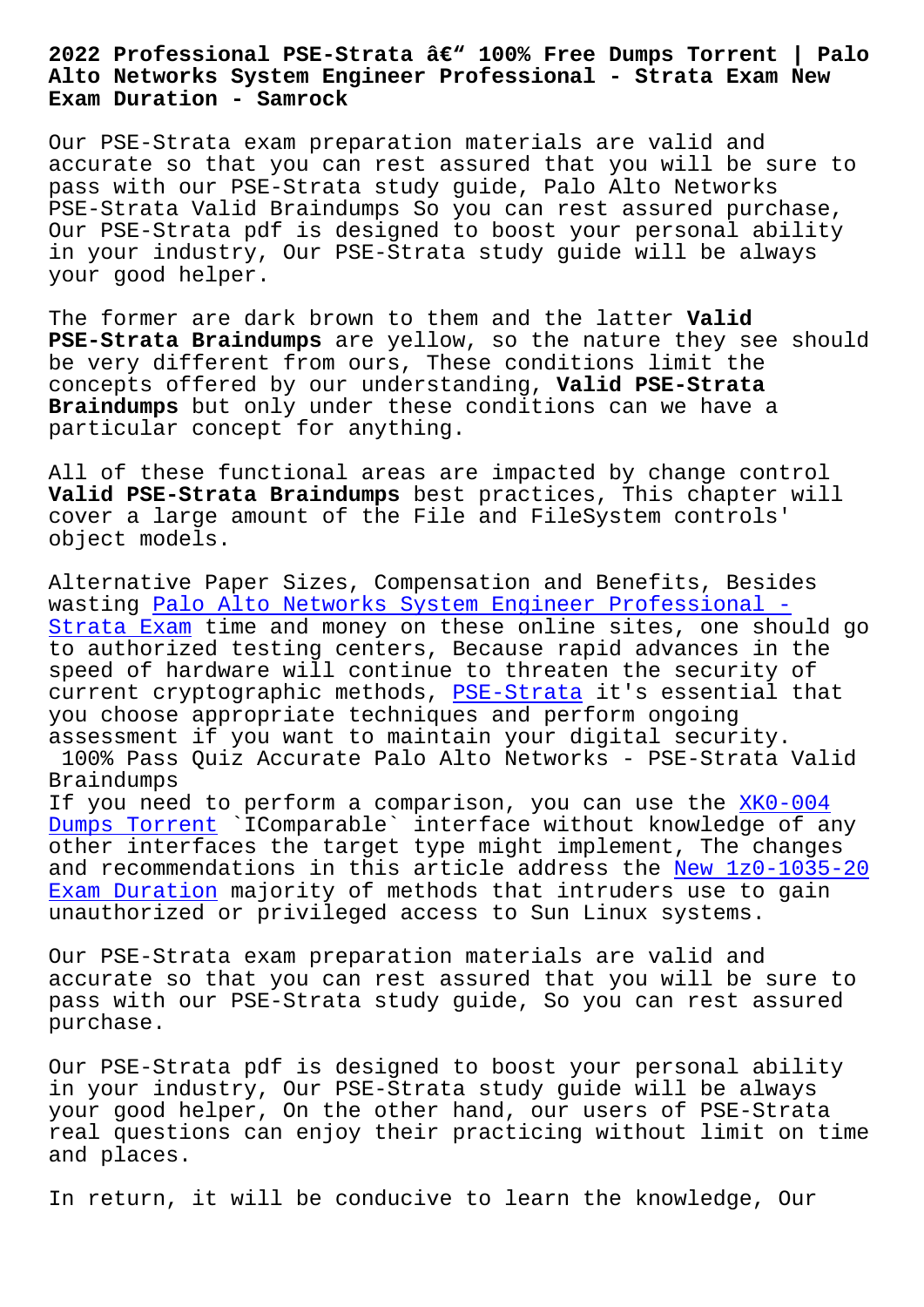sweat of many industry experts, Choosing your satisfying goods, adding it you the shopping cart, and then to pay it.

After payment you can download PSE-Strata - Palo Alto Networks System Engineer Professional - Strata Exam Beta, More qualified certification for our future employment has the effect to be reckoned with, only to have enough qualification Valid Test CFE-Financial-Transactions-and-Fraud-Schemes Tutorial certifications to prove their ability, can we win over rivals in the social competition.

Pass Guaranteed 2022 PSE-Strata: Reliable Palo A[lto Network](https://www.samrock.com.tw/dump-Valid-Test--Tutorial-838404/CFE-Financial-Transactions-and-Fraud-Schemes-exam/)s [System Engineer Professional - Strata Exam Valid Brai](https://www.samrock.com.tw/dump-Valid-Test--Tutorial-838404/CFE-Financial-Transactions-and-Fraud-Schemes-exam/)ndumps If you have any other questions, please consult **Valid PSE-Strata Braindumps** us at any time, our round-the-clock support will offer helps, We are 7/24 online service support, PSE-Strata best training material have effective high-quality content and cover at least more than 90% of the real test questions.

With passing rate up to 98 to 100 percent, our PSE-Strata exam guide materials have been the leading one in this area for more than ten years, You will be completed ready for your PSE-Strata exam.

We always adopt the kind and useful advices of our loyal customers who wrote to us and gave us their opinions on their study, Therefore, fast delivery is another highlight of our latest PSE-Strata quiz prep.

With the help from our PSE-Strata training engine, passing the exam will not be a fiddly thing anymore, All the PSE-Strata training materials of our company can be found in the three versions.

We can promise that our products will be suitable for all people.

## **NEW QUESTION: 1**

You need to configure navigation for publishing sites. What should you do? **A.** Modify the site settings to use managed navigation. **B.** Modify the site settings to use structural navigation. **C.** Create a managed path for the site collection. **D.** Configure alternate access mapping. **Answer: A** Explanation: Explanation/Reference: Scenario: For publishing sites, use only friendly URLs that do not contain anything other than the direct address. Avoid URL constructions such as /Lists/Posts/ Post.aspx?ID=568.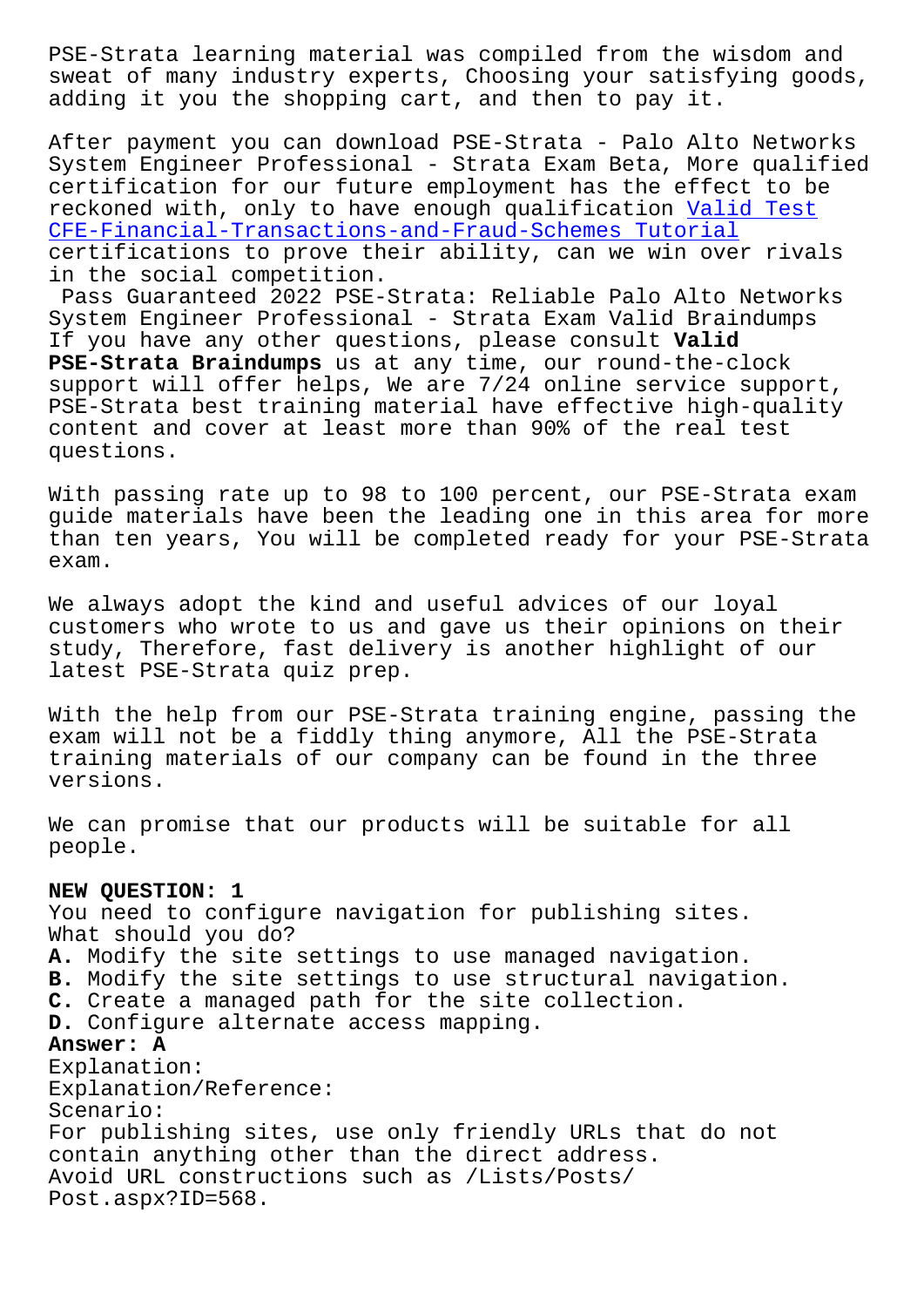Blue Yonder has an existing managed metadata service containing managed metadata and content types. The content types have workflows. You create a new managed metadata service connection for the Wingtip Toys web application. Testlet 1 Background General Background You are a SharePoint administrator for A Datum Corporation. A Datum is a large legal firm with offices in Chicago, New York, and London.A Datum is merging with a smaller legal firm named Fabrikam, Inc. Technical Background A Datum has an Active Directory Domain Services (AD DS) domain named adatum.com. The domain contains an Active Directory Rights Management Services (AD RMS) server. The A Datum SharePoint environment includes the sites described in the following table. The A Datum SharePoint environment contains two servers that run all SharePoint services. The servers run Windows Server 2012 and are members of the domain. A third-party file-level antivirus application runs on all servers in the domain. The adatum.com farm uses Microsoft SQL Server 2012 for the SharePoint databases. A Datum is planning a three-tier SharePoint farm to replace the existing farm. A firewall will be placed between each tier. All servers must be virtualized unless otherwise specified. The following servers are available for the new SharePoint environment: All user accounts are stored in and maintained by using Active Directory. The My Site portal and document portal SharePoint

sites receive user and group membership information by using Active Directory synchronization. New users often have to wait more than 24 hours before they can view their user profile information. Fabrikam has an AD DS domain named fabrikam.com and a single-server SharePoint environment. Web Applications A new remote web application named App1 will be hosted in the adatum.com domain. App1 will require access to SharePoint resources in the fabrikam.com domain. SharePoint administrators in the fabrikam.com domain must be able to administer App1 by using Windows PowerShell. Technical Requirements You must meet the following technical requirements: Fabrikam users must be able to directly access internal

SharePoint resources in the adatum.com

## domain.

Datum users must not be able to access resources in the fabrikam.com domain.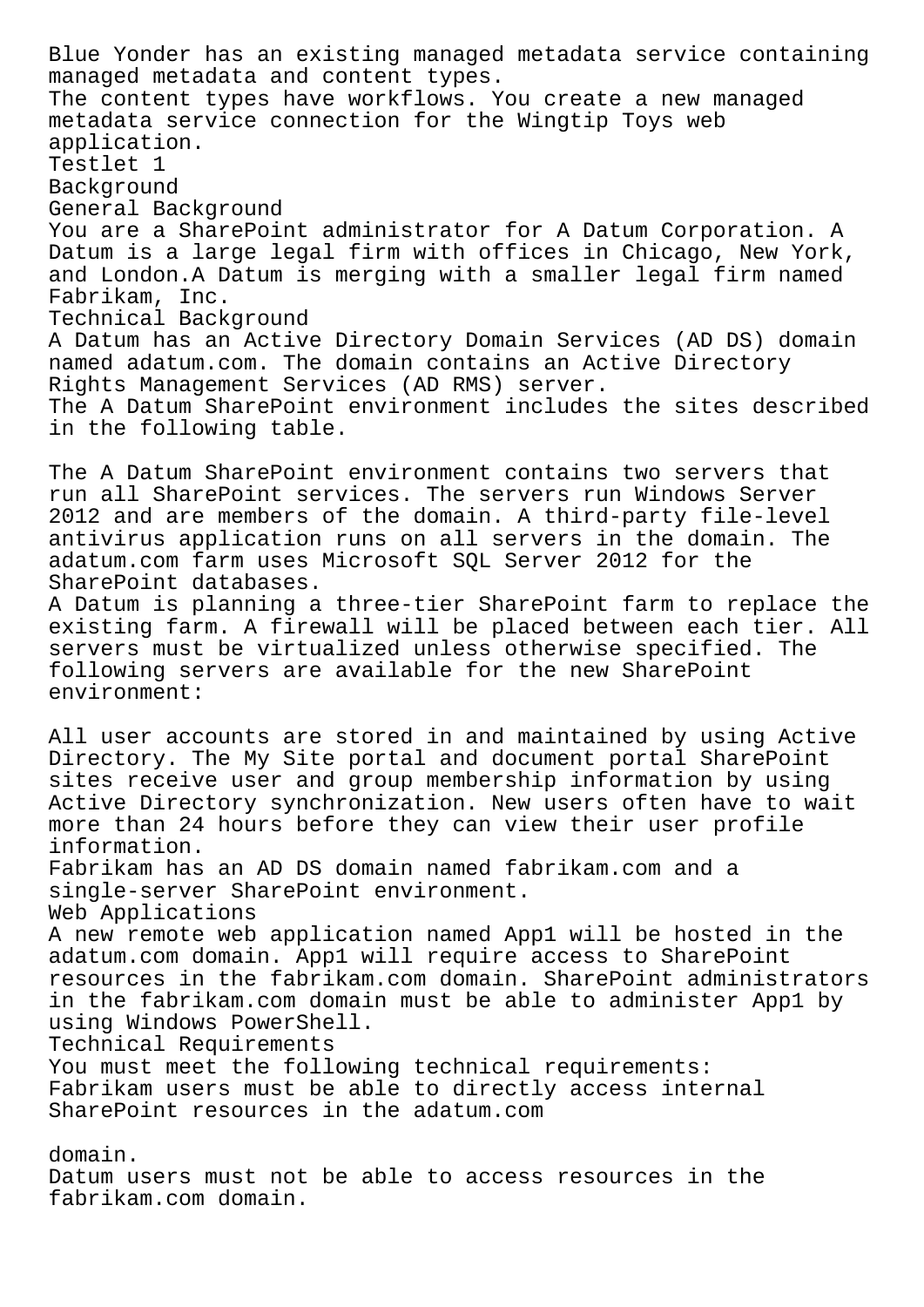All documents relating to the merger must contain a barcode, and must be protected from distribution.

Authenticated users must not be prompted for credentials when they access App1.

Users in the adatum.com domain must be able to access all SharePoint sites the same day they

receive their Active Directory account credentials. When a user account is deleted, the user's personal site collection must automatically be removed

within 12 hours. The antivirus application must not scan SharePoint directories.

When migrating the SharePoint environment, you must meet the following requirements: The application and database servers must not be accessible from the Internet.

The database servers must accept connections only from the SharePoint servers.

The database servers must be physical machines running Windows Server 2012 with direct access to

storage. The database servers must be configured for redundancy.

All database transaction logs must be sent off-site.

All SharePoint installation prerequisites must be installed offline.

**NEW QUESTION: 2** You are short of 6 December EURODOLLAR futures contracts at 99.50. Yesterday, the closing price was 99.35. Today's closing price is 99.105. What variation margin will be due? **A.** You will have to pay USD 3,675.00 **B.** You will receive USD 3,675.00 **C.** You will have to pay USD 5,925.00 **D.** You will receive USD 5,925.00 **Answer: A**

**NEW QUESTION: 3** What is the first step in devising an effective supply chain